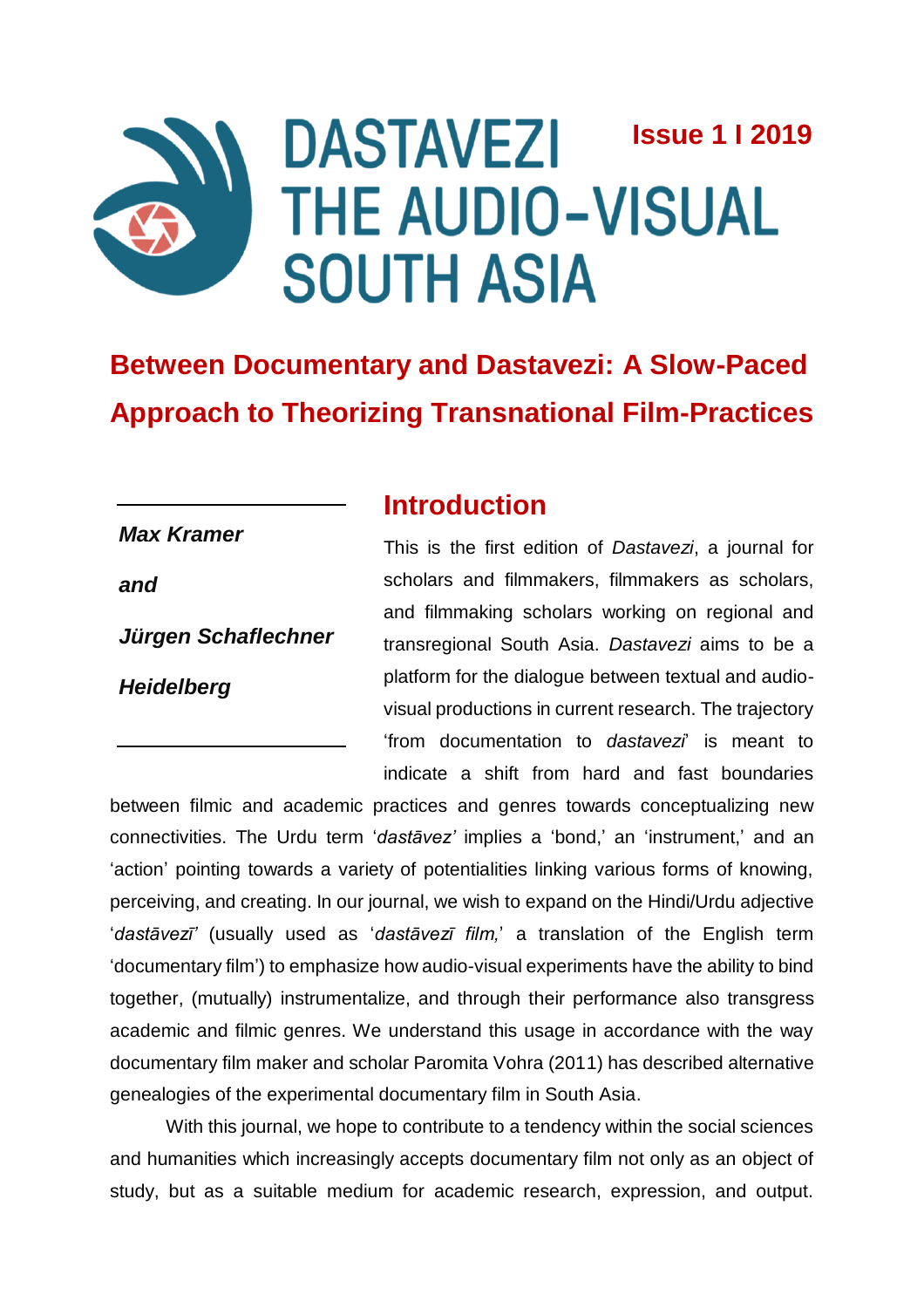*Dastavezi* wishes to create a forum where the shifting boundaries between academic research and filmmaking can be renegotiated and where creative tensions between transnational and local publics instigate novel discussions about representation and misrepresentation, aesthetic forms, as well as the politics of time and funding in filmic and academic practice. In short, the journal is interested in the particular ways 'academic' and 'filmic-aesthetic' knowledge overlap and how this intersection may instigate new forms of sensing and representing South Asia within (trans-)cultural power asymmetries. A couple of examples from the current volume can demonstrate this.

Aditya Basu's short film *Kaifiyat* (2016) translates community memory into fictional form. The filmmaker defines the Urdu term '*kaifiyat'* as 'denoting a continuing condition and its mood, often a lyrical expression of this mood' (in this volume). The film attempts to evoke tonality (an aesthetic arrangement of expressive space) instead of emphasizing narrative (an unfolding of linked events in time). Basu's work represents a crucial contribution to *Dastavezi*'s conceptual stakes, as it opens up the boundaries between reality and regional reference to South Asia. *Dastavezi* is not primarily about the established form of the documentary genre, but about formal explorations that establish a new space beyond generic limitations (be they audiovisual or textual). *Dastavezi*, therefore, goes beyond the geo-political territory of South Asia, including all territorialities that can be linked with it (symbolic, imaginary, [trans-]national, [trans-]regional, and [trans-]local). The visuals of Basu's film—using a forest in California to represent Kashmir—are an example for this. The mechanical recording of *some* reality through the camera is not testimonial *per se.* Memory and mediated post-memory (Hirsch 2001) are part of what it means to live within highly mobile communities of Kashmiri Pandits, many of them suffering from exile.

Basu deeply engages us with the mobility of the deictic space of film practice through his personal experience of film production in the United States, as well as Kashmiri Pandit community memory. By connecting film and essay, we learn how the author's imagination of an implied US American audience expresses a Kashmiri Pandit's experience of exile through the trope of a 'Navajo returning to his native land.' This intermediality makes Basu's contribution a fascinating exercise to negotiate between 'non-narrative film' and contextualization made possible only through a close reading of the filmmaker's essay.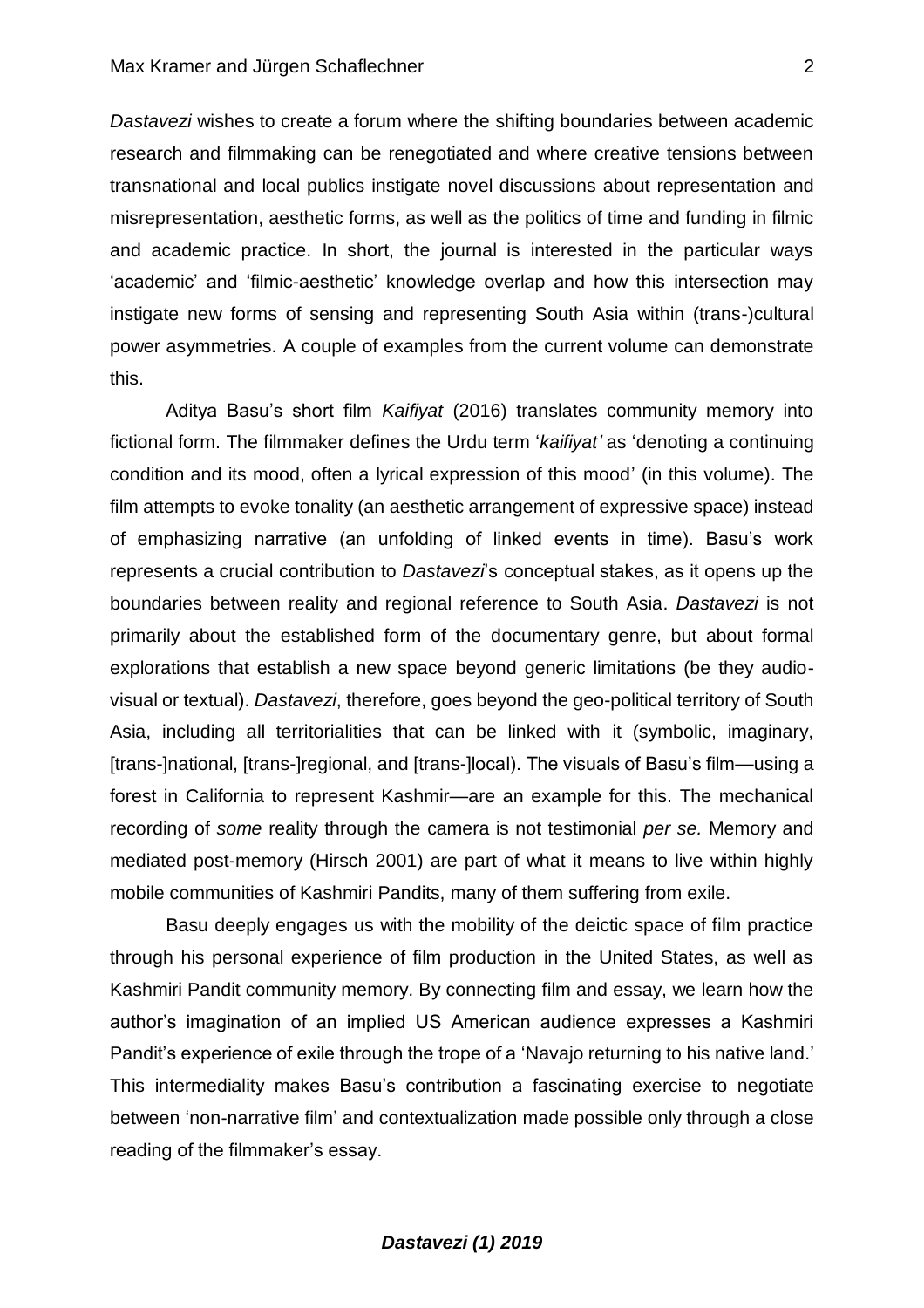Mobility, however, does not only pertain to deictic shifts, experiences of exile, and mobile forms of producing and negotiating films (Mukherjee 2012; Schneider 2015; Kramer 2019). Mobility also implies the shifting positions between producer and protagonist that have become an increasingly salient feature of independent documentary practices due to developments in communication and technology since the digital turn. Cheaper equipment, smaller cameras, and more options to edit and present material have brought about a democratization and decentralization of both, the production as well as the circulation and consumption of documentary film. Such developments pertaining to the emergent prosumer culture (producer + consumer) enable new relationships between research in academia and amateur/professional visual cultures. They also give new momentum to the ways in which documentary filmmakers approach their protagonists and audiences.

One excellent example for the possibilities of rearranging spaces emerging out of filmmakers' new forms of mobility is Yaminay Chaudhri's *Mera Karachi Mobile Cinema* featured in this issue. Chaudhri's project transgresses traditional methods of film making and screening by attaching a projector to a rickshaw in Karachi. Her 'mobile cinema' screens cell-phone video clips which were shot by local communities as a response to Chaudhri's question 'What do you do on a day off?' When the films were brought back to the community and projected on walls in public spaces, the cell phone filmmakers turn into audiences of their own products, and the gathered audience turns into protagonists of the screened films. Chaudhri's *Mera Karachi Mobile Cinema*  produces a looping effect presenting and representing the communities' everyday life in Karachi. Such mobile forms of filmmaking question the triangle of filmmaker, protagonist, and audience and thus open our attention to more entangled ways of representing South Asia's day-to-day life. Chaudhri's project poses the question about how social scientists might in their work also shift between their roles as researchers, protagonists, and audience members.

Mahera Omar's contribution to this volume is another crucial example for the close resemblances between academic and filmic practice. *The Rebel Optimist* is an intimate portrayal of Parween Rahman, an urban planner in Karachi who was shot in 2013 by the land mafia. By depicting Rahman's exceptional life, as well as hinting at the hazy circumstances surrounding her death, the film is not simply an epitaph, but rather an active agent in creating her as a philanthropist. Through its meticulous qualitative research in and around Orangi Town, one of the world's largest slums, the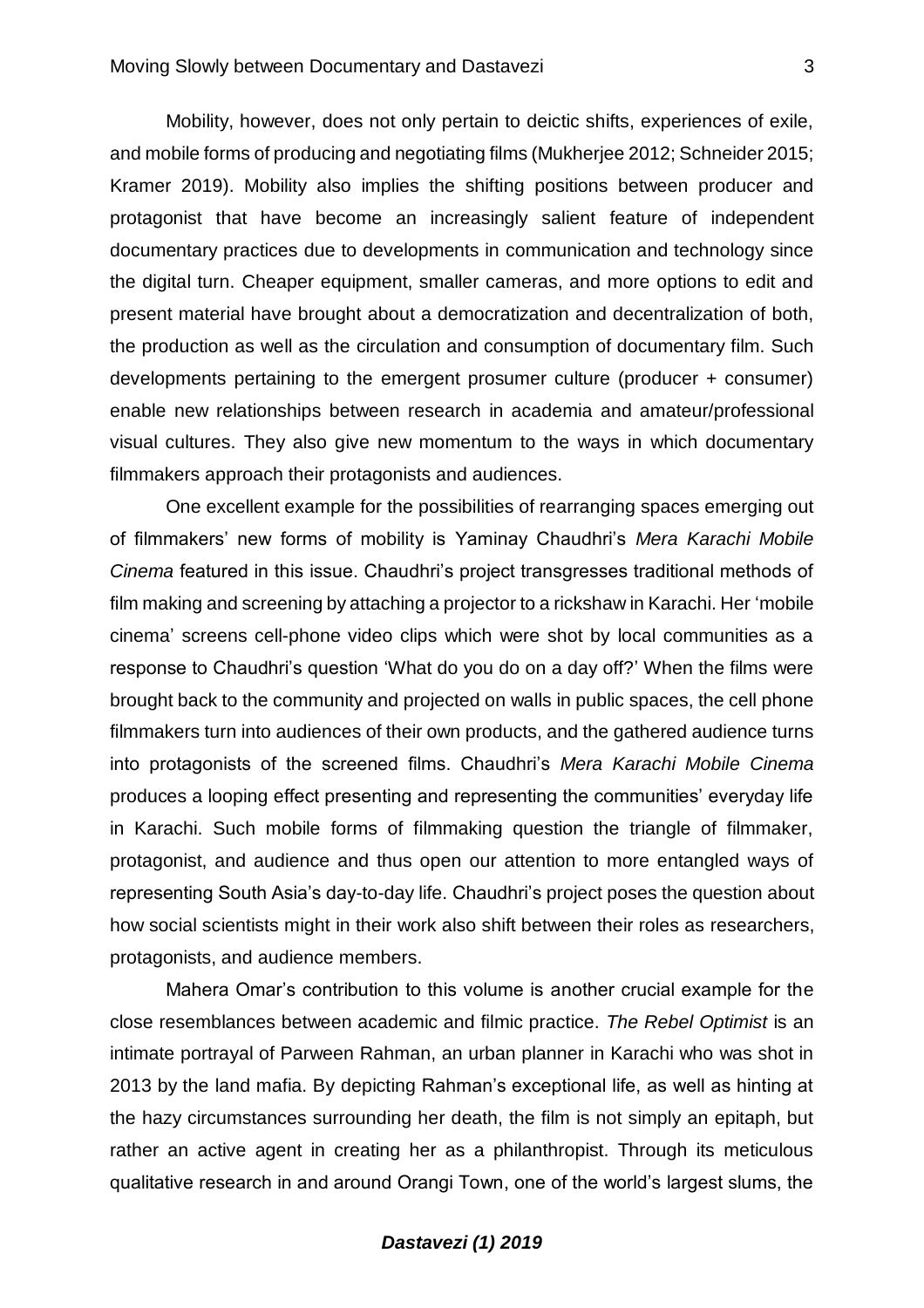documentary portrays the grim reality of the area's turf wars centring around property and access to water. Through her essay, Omar reveals the challenges and obstacles she encountered during her fieldwork and film-work in Karachi. Irregular visits, changing vehicles, and random schedules are but a few of the safety measures the filmmaker needed to take—a situation akin to the circumstances of ethnographic field work in other areas of Pakistan (Schaflechner 2018).

The films and essays in this journal portray a variety of convergences and exchanges between filmic practice and social science research. That is to say, social scientists have understood the potentialities of multi-layered storytelling rendered possible by film, and artists as well as filmmakers have looked towards methods in social science to further their methodological reflection (Köhn 2016). Documentary film and ethnographic practice, in fact, share a particular interest in the aesthetics of the everyday. Both, filmmakers and cultural anthropologists often question binary oppositions and hegemonic taxonomies by focusing on everyday life-worlds with all of their sensual complexity. In her contribution, Fathima Nizaruddin points to the importance of focusing on the various planes of lived experience beyond stereotypical notions for her film and academic work. Her documentary *My Mother's Daughter* could be seen as both, the medium and the result of research, thus extending the notion of 'research' to the form itself.

Furthermore, both social scientists and filmmakers are interested in localizing their work through context specific concepts by putting them into dialogue with transatlantic theory. In her academic work, Fathima Nizaruddin (2017) has recently exemplified how the concept of *tamasha* (from Hindi/Urdu '*tamāśā*;' show, entertainment) challenges generic boundaries by comic modes and irony to undermine alleged 'antinational' contents in the context of India's nuclear program. She shows how *tamasha* points to a particular way of ridiculing seemingly invincible scientificrealist forms of representation (p. 214). Deeply rooted in South Asian cultural contexts, the concept of *tamasha* challenges traditional forms of 'the sober' documentary voice in its role as a pedagogical format that perpetuates the telos of the modernizing postcolonial state. By linking *tamasha* to Rancière's theory of 'dissensus' (2015), Nizaruddin localizes and uses transatlantic hegemonic theory as a supplement to her practice.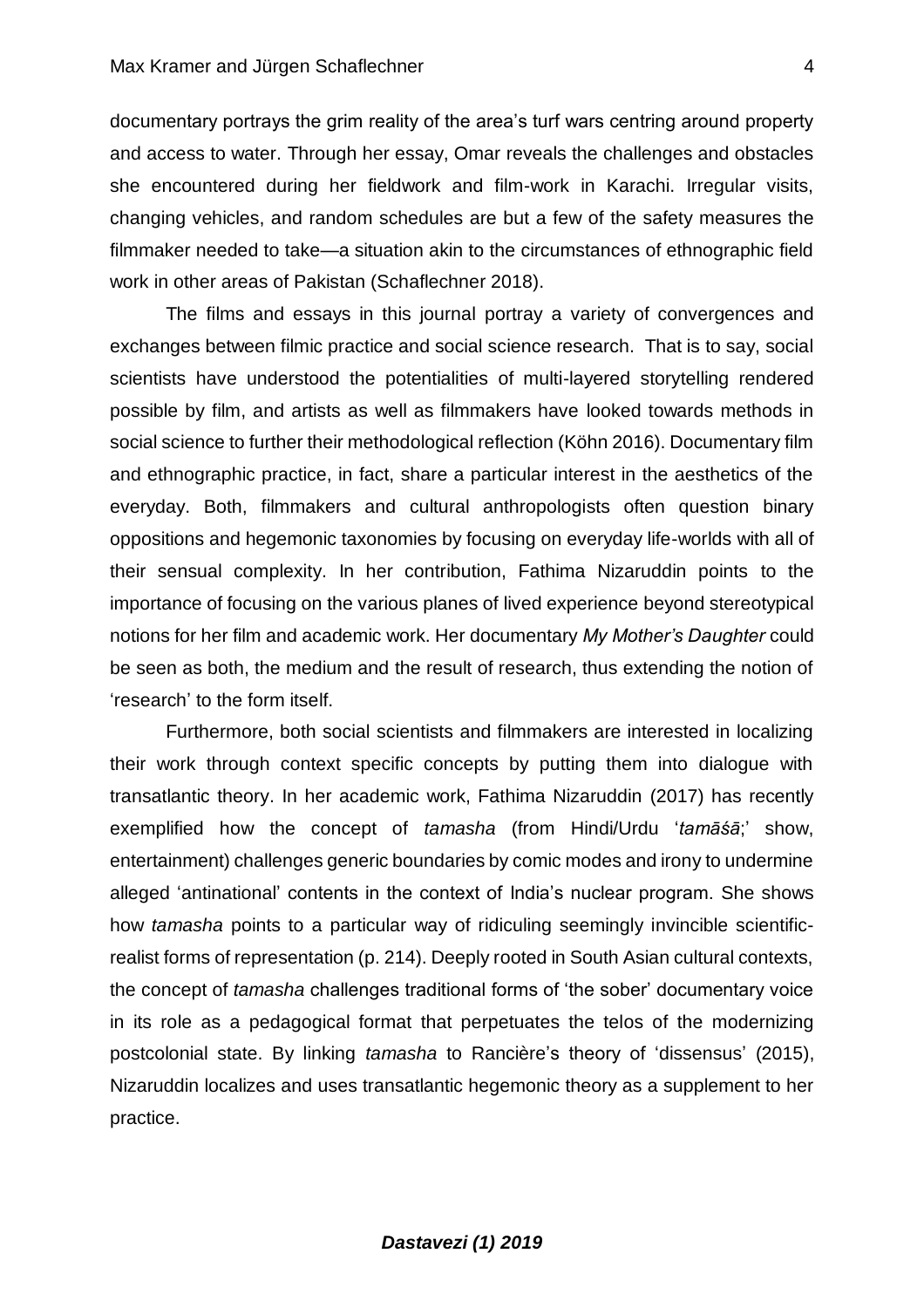## **Converging Temporalities**

The production of transcultural concepts (through the link between academic and filmic practices) needs to be embedded in more global forms of producing, funding, and circulating academic as well as filmic knowledge. Discussions on the globality of political economies are not only entangled with technological innovations (e.g. digital audio-visual technologies, storing devices, and non-linear editing software), but rather require a conceptual openness to approaches towards different cultural moments.

We already see the world around us from within historical material arrangements that direct our attention and has formed our abilities to see, hear, and read. The emergence of the digital documentary has the potential to enable us to refine our sense-perception in a more open-ended process and beyond the earlier material scarcities (film, video tape, etc.). Film used to be expensive, the potential of refinement resulting from the abundance of audio-visual representation, therefore, needs to be understood against economic backgrounds. Together with the surge of masscreativity, we are witnessing the emergence of fast-paced, low-context, actuality-based footage (the building blocks of audio-visual evidence now often turned into stand-alone attractions on platforms such as YouTube). Such tendencies are embedded within an acceleration of our everyday perceptions through digital communication and the rise of actuality-based footage as spectacle. This is, of course, not altogether new since early cinema already had presented actuality footage as an attraction (Gunning 1990). What is new is the environment audio-visual actualities have entered into after the emergence of the digital. Digital editing software, for example, provides us with an opportunity to almost immediately react to communicative events. Such reactions, however, are often produced within the click = money-oriented infrastructures of social networks. It is thus particularly important for scholars and filmmakers to think about the different ways of how to 'become public' (McLagan und McKee 2012, 10) through and beyond social media networks in national as well as transnational publics. Such dynamics of *becoming public* are also crucial to understand the creation of evidence (both audio-visual and as a result of social sciences) beyond the articulations of rhetoric voice and argument. Rhetoric articulations may follow realist patterns that aim to convince through references to 'facts' that are ready-available in online archives as decontextualized 'raw-material' in instantaneous time (Udupa 2015). For example, media-savvy Hindu nationalists in India are archiving 'documentary' data on their homepages. This data is meant to serve as 'evidence as a riposte' (Udupa 2015, 222),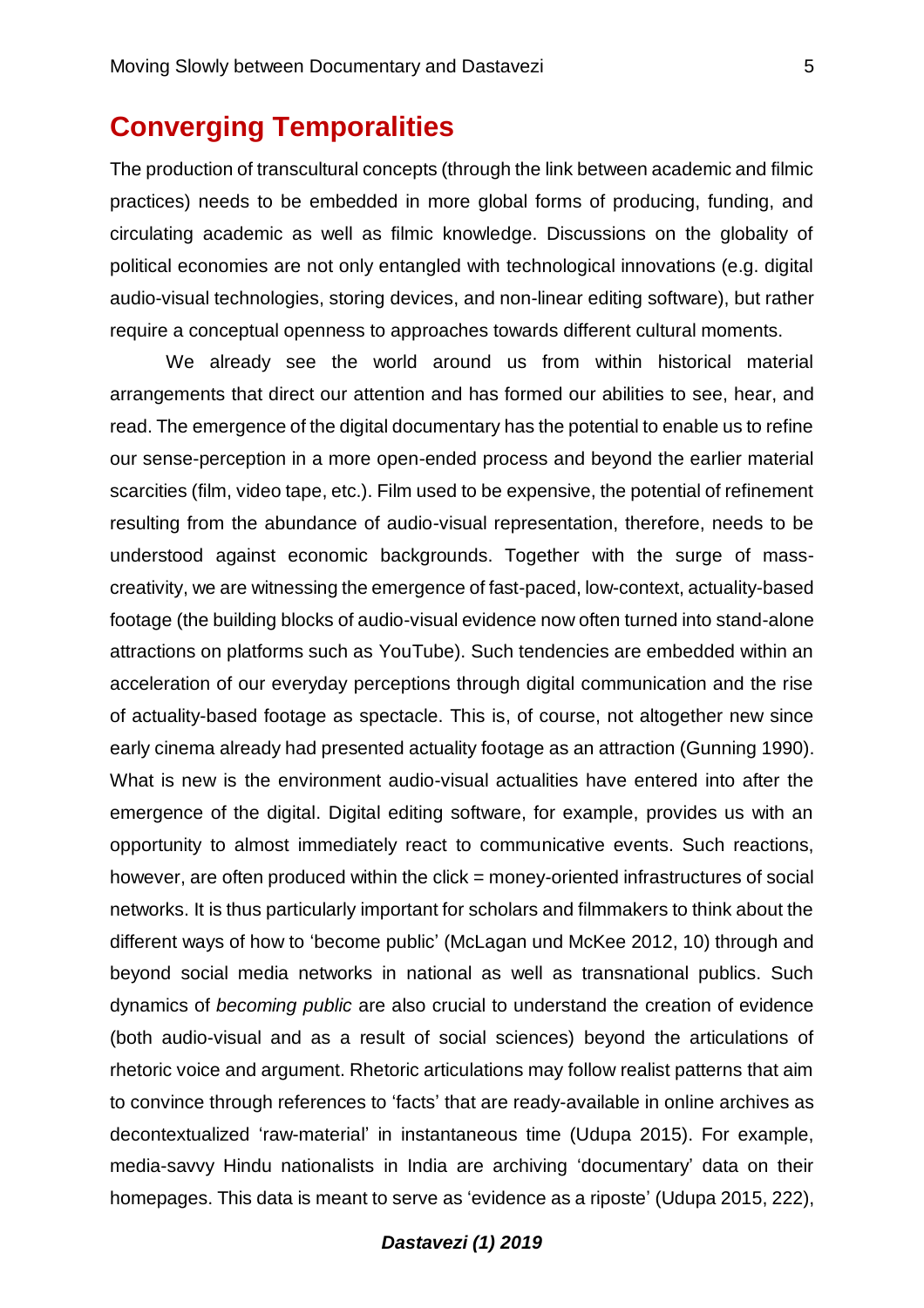a kind of 'realist' knowledge production (Rajagopal 2001) that is delinked from complex epistemological protocols which involve deep, long term investments into the aesthetics of both research and the presentational form.

Accepting this to be foundational for the current conjuncture, often framed through concepts such as 'populism,' 'post-truth,' and 'digitalization,' we deem a critical engagement with questions of 'time' as one important vantage point to rethink theoretical and practical interventions against information capitalism. For example, do filmmakers and anthropologists follow the rhythms of the phenomena under scrutiny, or do they primarily stick to the career-schedules outlined by neo-liberal academia and film practice? Drawing from academic and the filmmaker's experience, our journal proposes an unhurried and intermedial exploration of complex sensual forms of knowledge. Such 'Slow Theory' (SloTh) could be one important counter-strategy to the decontextualizing tendencies of our time and the hegemony of neo-liberal academia.

In his work on transnational representation of democratic theory, Michael Saward (2011) describes 'Slow Theory' as marked by at least three dimensions: As theory done slowly and attentively, as a way to emphasize that theory's conclusions call for slow actions, and, finally, as theory that considers its own understanding of temporality to be crucial in its production (p.3). For Saward, '[s]low theory stresses close consideration and mindfulness of the particularities of locality and culture' (*ibid.*). While we agree with Saward in his basic assumption that theorization needs to be conscious of temporality and dialogically open to culturally specific contexts in the production of knowledge, we also aim to extend his concept to engage with aesthetic forms (written or audio-visual). Artistic and scholarly practice may slow down perceptions and enable differences to appear if done being mindful of temporality and the conceptual labour of the practitioners involved. This also criticizes the current political predicament which is marked by a shift from epistemological protocols of scholarly/journalistic/political culture to synchronic political space (my 'evidence' vs. your 'evidence' as a question of positionality and spectacle). Time, thus, becomes one of the most crucial components in the struggle against what Wendy Brown called a 'neoliberal rationality' (2015).

With its approach, *Dastavezi* wants to counterbalance the fast-pace of information capitalism and its flattening of evidence. Moving slowly not only helps to contextualize and situate knowledge within transcultural mediascapes and flows (Appadurai 1990) between South Asia and Europe, but also allows us to utilize the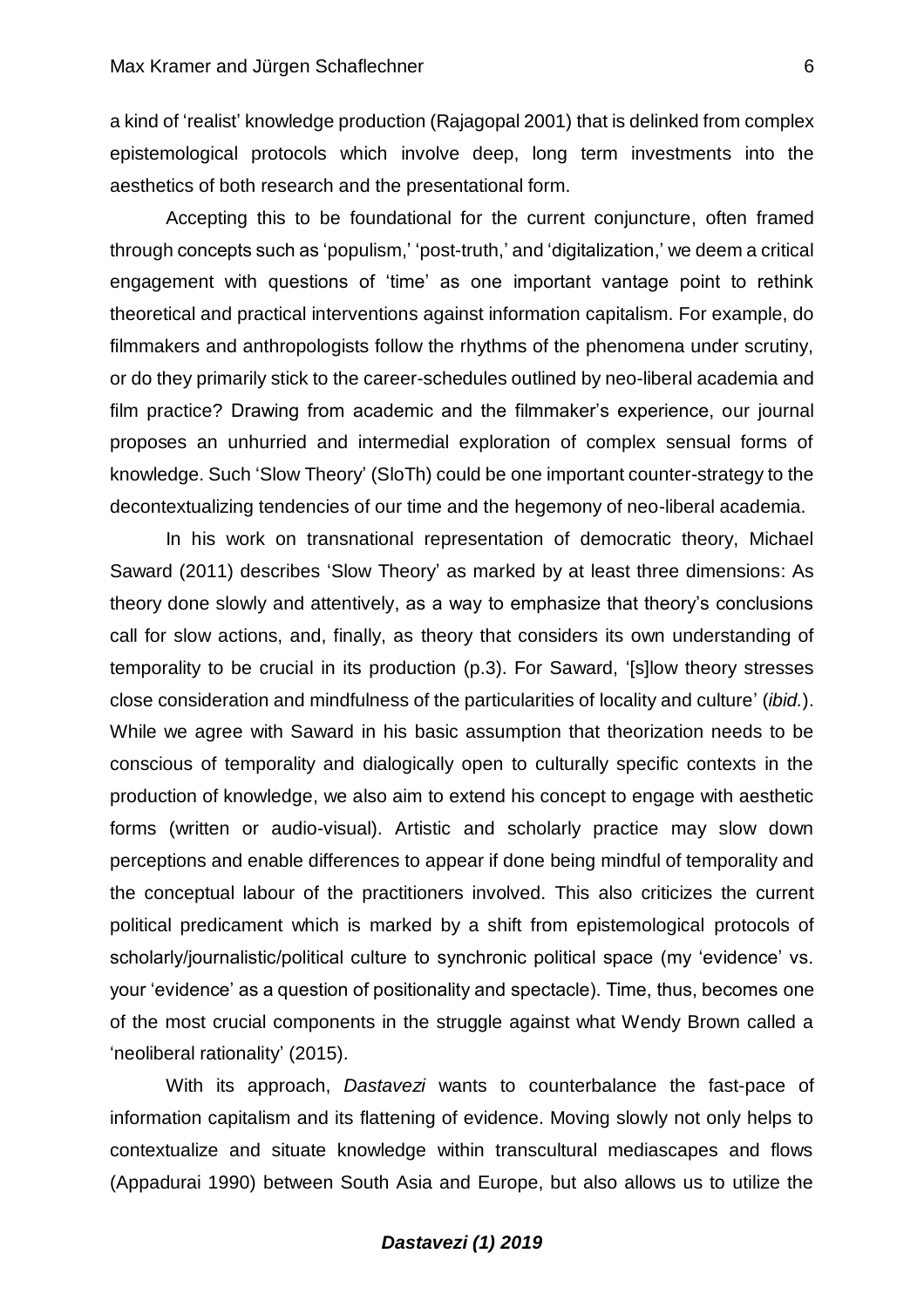advantages and avoid the disadvantages of both, academic as well as filmic practice. Slow paced approaches, thus open an ethical field which is conscious about the drawbacks of the information capitalism machinery but does not shy away from harnessing its practice of branding in the process of *becoming public*.

# **Commonalities and Creative Differences between Filmic and Academic Practices**

The following will introduce three theoretical perspectives which aim to stimulate a discussion about the relationship between social science research and documentary filmmaking.

(1) REPRESENTATION. Social scientists and documentary filmmakers alike attempt to capture the world around us through a variety of aesthetic expressions—be they textural or audio-visual. Even though the medium of these expressions varies, both fields claim a shared reality. Differing from, for example, feature film or fictional prose, for a documentary genre to be recognized the implied audience needs to agree with the validity of the production's 'voice'<sup>1</sup> which bears witness to actual events (Corner 2011, 72). Academic research and documentary film, therefore, often share a wide range of protocols—such as accurate time and space relations, verifiable statements, or the possibility of a third party to (re-) scrutinize the events documented—which are crucial for the validity of their truth-claims. This is especially important when working with the testimonial status of images and words on the Global South, where questions of representation and misrepresentation have been particularly pertinent. Both, documentary film and social sciences, thus, often come into existence as an argument and a rhetoric voice that references events taken to be real (Nichols 2016).

(2.) AFFECT. Documentary films mediate knowledge through multiple ways of emotional mobilization. Gilles Deleuze, for example, has elaborated on how films affect us differently than texts. In his books *Cinema 1* (2001) and *Cinema 2* (2005)*,* he explores ways to rethink philosophical concepts of time and movement after the emergence of cinema. For Deleuze, cinema is not just another object to write *about*, but an expression of one of his main philosophical concepts: *life as becoming*. Grossly simplified, Deleuze thwarts stable notions of being and instead claims that fluidity,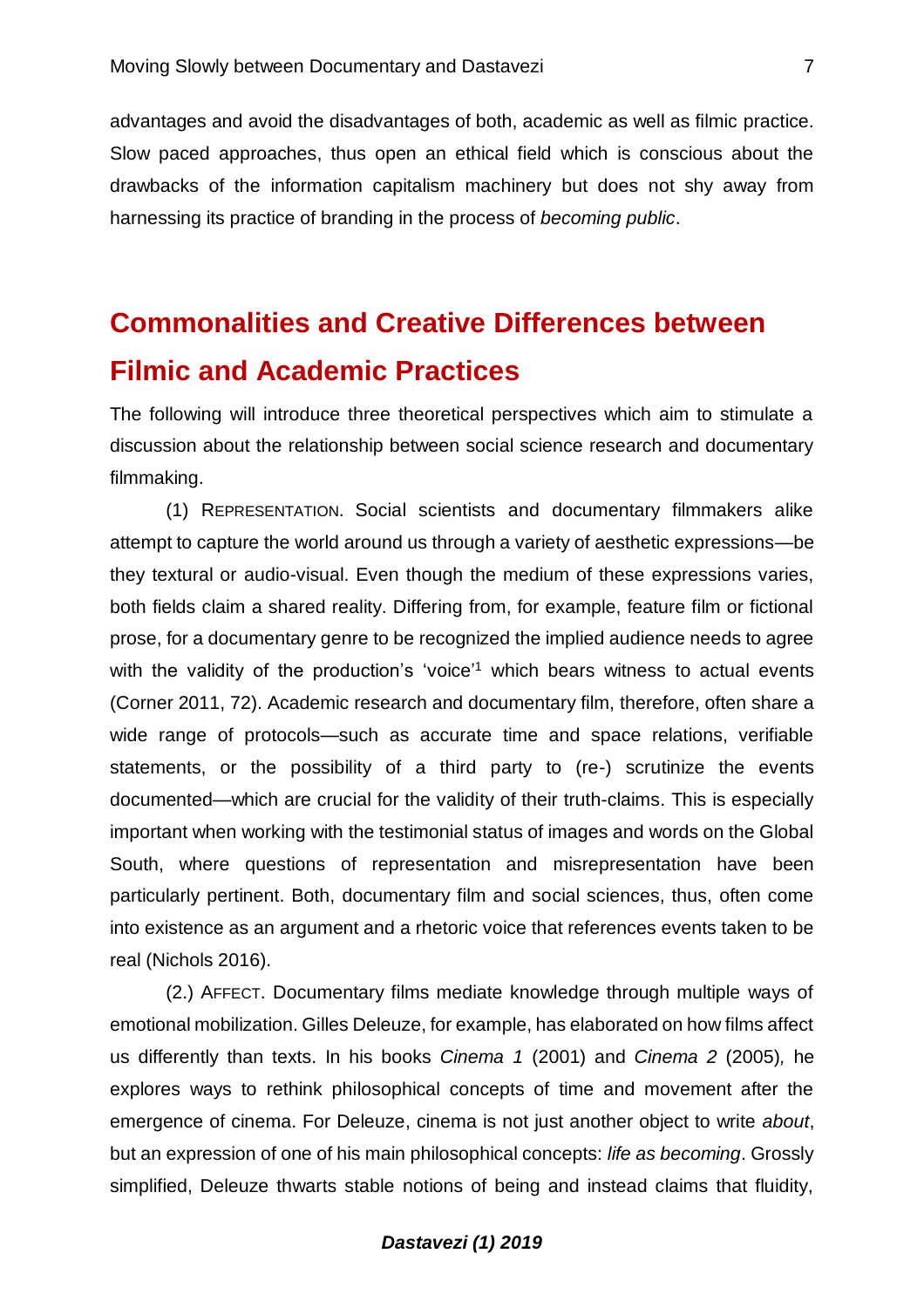movement, and becoming are prior to stasis. With Deleuze, cinema ceases to be a system of signs, languages, and metaphors which refer to some deeper or hidden meaning (Marks 1998, 140). Film becomes a 'machine' with the ability to move people beyond arguments, rhetoric voices, or the logics of representation.

While affective aspects are often central to filmmakers, social scientists usually do not consider them important to the ways in which they communicate knowledge. Academics, however, often wonder how to make their voice more prominent without losing critical positions and methodological protocols in the process. Social scientist might, in fact, learn about more creative ways of public-address from filmmaker's ways of becoming public. South Asian documentary practices have been particularity marked by experiments with the aesthetics of form and ways of becoming public (Wolf 2007, Vohra 2011, Schneider 2015). These are often highly contextualized ways of creating and interacting with publics (Kishore 2017) within a volatile sensorium (Mazzerella 2013). In other words, in moments when our filmic or academic articulations open up to mass-communication, effects contrary to what filmmakers or academics intended to say can emerge (Ghosh 2010). Since *the* public is an imagined relationship between strangers, actors addressing this abstracted public will always talk to unknown listeners (Warner 2002). Protests against the US Indologist Wendy Doniger, for example, whose book *The Hindus* was banned in India or flash mobs attempting to disturb screenings of films considered 'anti-national' are only a few examples from South Asia. This line of thinking about the visceral aspects of our filmic and academic practices within increasingly affect-driven information capitalism is of growing importance (Berardi 2009). Scholars and documentary filmmakers alike need to tackle questions about emotional mobilization of an imagined audience of strangers at, what Mazzarella called, the 'open edge of mass publicity' (Mazzarella 2013, 37).

(3.) AESTHETICS. Jacques Rancière's work converges aesthetics and political theory. For him cinema is not representational, but rather a question of dissent through aesthetics: A different sense-formation between medium, spectator, and filmmaker. Cinema's aesthetics—mixing of images, editing, and montage—are, for Rancière, the defining characteristics of modern-day politics. Most significantly, modern political life and cinema are lacking any necessary 'plot' which determines their rules (Panagia 2018, 53). Modern aesthetics and politics, in fact, cannot rely on any underlying form which they would simply *represent*. Rancière, therefore, needs to look for other ways than organising the relationship between 'reality' and 'representation.' In *Film Fables*

#### 8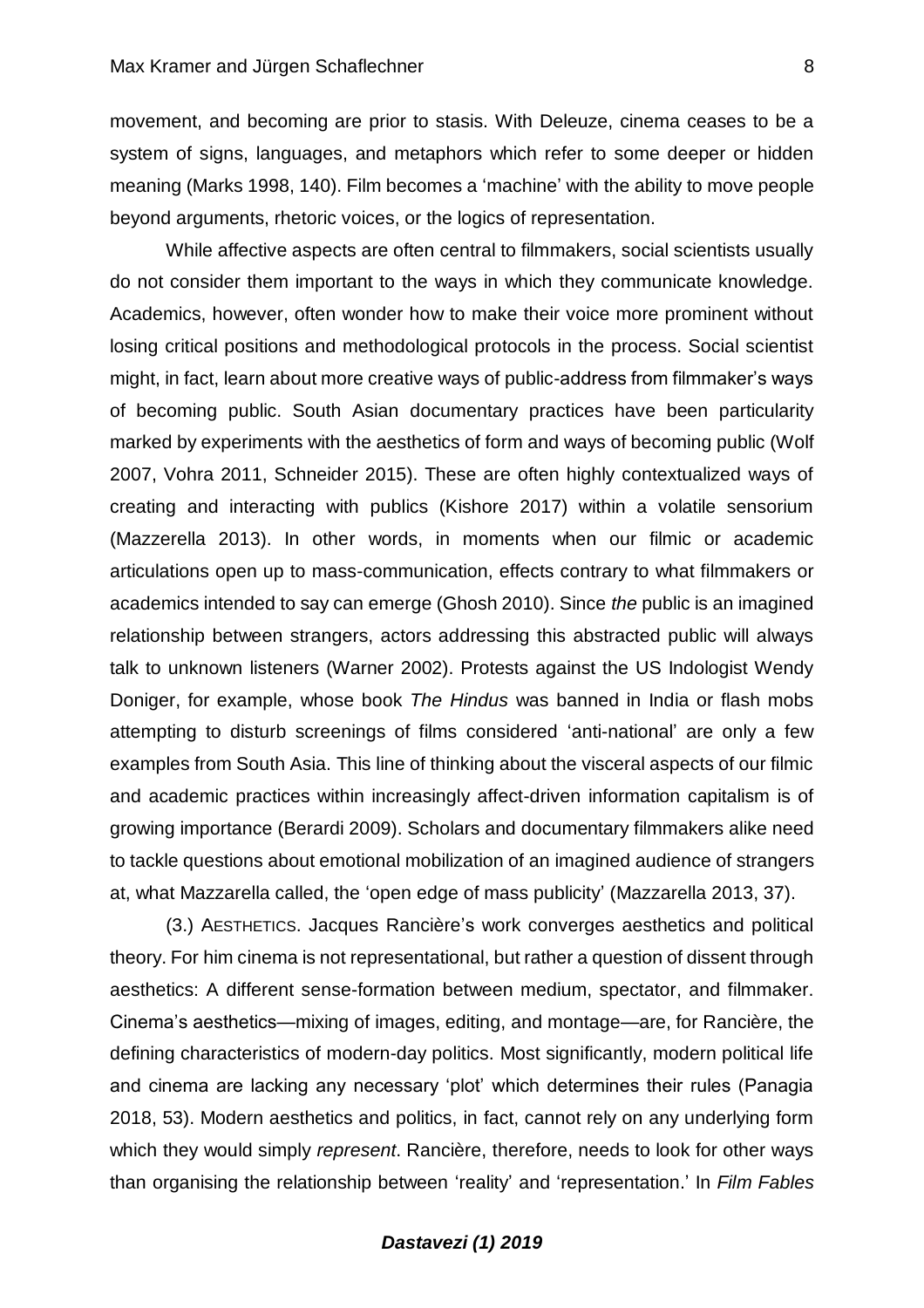(2006), he critiques notions that oppose documentary to fictional film on the basis of their respective relationship to 'the real.' Documentary and fictional film, Rancière argues, are not opposed to each other as documentary deals with acts of the everyday and fictional film with scripted sequences. To the contrary, *both* produce systems of 'internally coherent signs' (*ibid*). Since our age is marked by an abundance of information, the act of constructing meaning, is 'the work [*oevre*] of fiction' (*ibid.*). The documentary genre, however, is marked with novelty as it is not an 'effect to be produced,' (as is the case in fictional film), but rather a 'fact to be understood' (*ibid.*). This renders documentary as a special branch of cinema since it triggers 'contestation[s] over the real' or the 'common' (Baumbach 2010, 65). Academic output similarly triggers contestations as it claims the right to facts being understood. This entanglement of documentary and academic output as ways to challenge our notions of 'common sense' is mutually beneficial and can fruitfully be extended by elaborating on their affective potentials.

We hope to establish *Dastavezi* as an open archive of audio-visual knowledge, which supports filmmakers and scholars working on South Asia and encourages them to use documentary film as a legitimate source of academic production. By providing films with Digital Object Identifier (DOI) numbers, *Dastavezi* aims to make audio-visual productions visible for academic and non-academic audiences within and beyond the structures of the market domain. This will help to widen the horizons of the existing field of documentary film-studies, visual-anthropology, and film practices on and from South Asia.

### **References**

Appadurai, Arjun. 1990. "Disjuncture and Difference in the Global Cultural Economy."

*Theory, Culture & Society* (7): 295–310.

Brown, Wendy. 2015. *Undoing the Demos*. Boston: MIT Press.

Berardi, Franco. 2009. *The Soul at Work. From Alienation to Autonomy*. Cambridge: MIT Press.

Corner, John. 2011. *Theorising Media: Power, Form and Subjectivity*. Manchester: Manchester University Press.

Deleuze, Gilles. 2001. *Cinema I*. Edinburgh: A&C Black.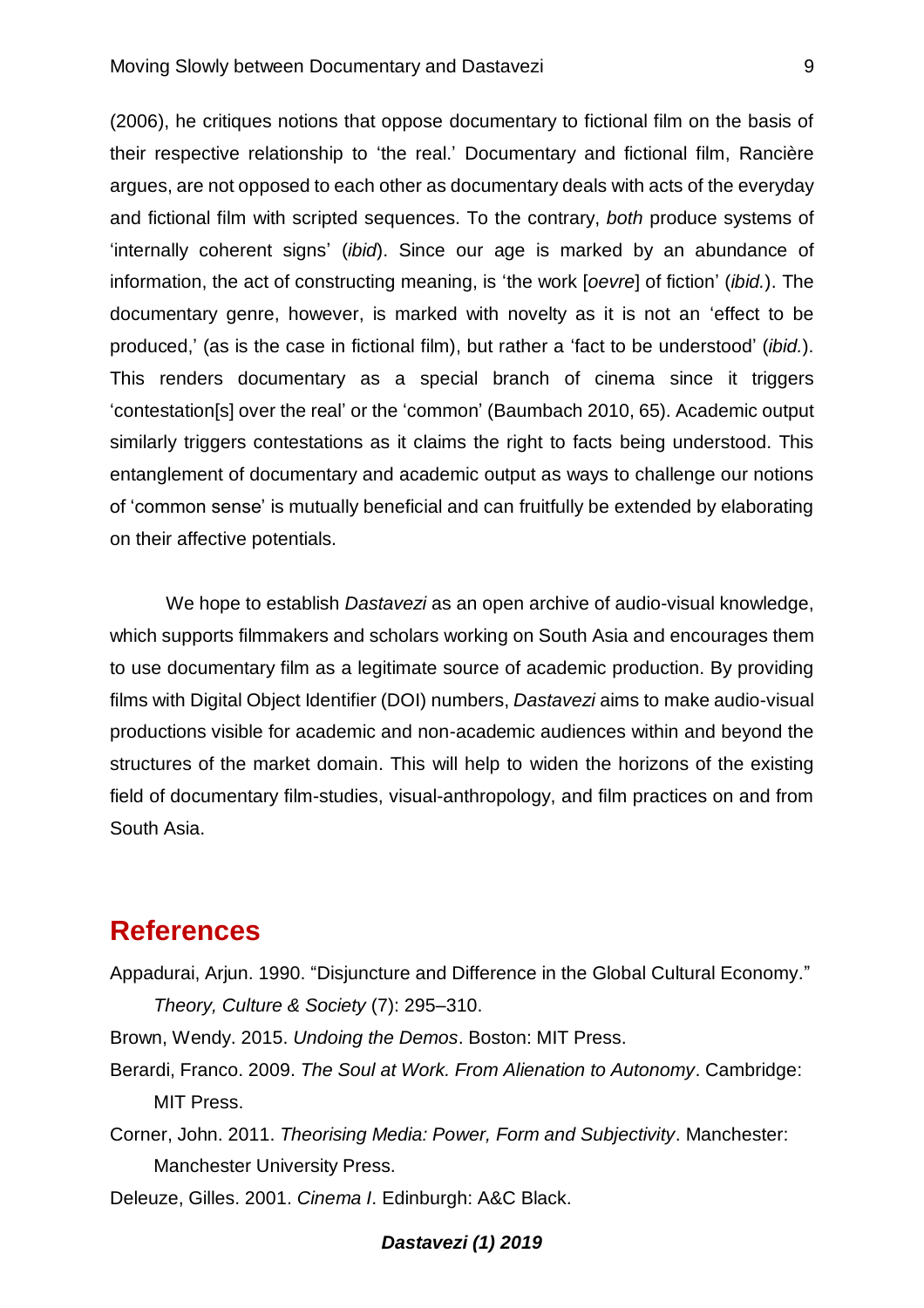Deleuze, Gilles. 2005. *Cinema II*. Edinburgh: A&C Black.

- Ghosh, Shohini. 2010. *Fire: A Queer Film Classic*. Vancouver: Arsenal Pulp Press.
- Gunning, Tom. 1990. "The Cinema of Attractions. Early Films, its Spectator and the Avant-Garde." In *Early Cinema*, edited by Thomas Elsaesser, 55–62. London: BFI Publishing.
- Hirsch, Marianne. 2001. "Surviving Images: Holocaust Photographs and the Work of Postmemory" *The Yale Journal of Criticism* 14 (1): 5–37.
- Kishore, Shweta. 2017. "Reframing the Margin: Regional Film Festivals in India, a Case Study of the Cinema of Resistance" In *Activist Film Festivals*, edited by Tascon, Sonia and Tyson Wils, Bristol: Intellect.
- Kramer, Max. 2019. *Mobilität und Zeugenschaft: Unabhängige Dokumentarfilmpraktiken und der Kaschmirkonflikt*. Bielefeld: Transcript.
- Köhn, Steffen. 2016. *Mediating Mobility. Visual Anthropology in the Age of Migration*. New York: Wallflower.
- Marks, John. 1998. *Gilles Deleuze*. Chicago: Pluto Press.
- Mazzarella, William. 2013. *Censorium*. Durham: Duke University Press.
- McLagan, Meg and Yates McKee, eds. 2012. *Sensible Politics: The Visual Culture of Nongovernmental Activism*. New York: Zone Books.
- Mukherjee, Rahul. 2012. "Travels, Songs and Displacements. Movement in Translocal Documentaries Interrogating Development." *BioScope: South Asian Screen Studies* 3 (1): 53–68.
- Nichols, Bill. 2016. *Speaking Truths with Films*. Oakland: University of California Press.
- Nizaruddin, Fathima. 2017. "Peaceful Nuclear Test, Eco-friendly Reactors, and the Vantage Point of *tamasha*" *BioScope: South Asian Screen Studies* VIII (2): 204–223.
- Panagia, Davide. 2018. *Rancière's Sentiments*. Durham: Duke University Press.
- Rajagopal, Arvind. 2001. *Politics after Television: Religious Nationalism and the Reshaping of the Indian Public*. Cambridge: Cambridge University Press.
- Rajagopal, Arvind und Paromita Vohra. 2012. "On the Aesthetics and Ideology of the Indian Documentary Film. A Conversation.'"*BioScope: South Asian Screen Studies* 3 (1): 7–20.
- Rancière, Jacques. 2015. *Dissensus*. London: Bloomsbury.
- Rancière, Jacques. 2006. *Film Fables*. London: Bloomsbury.